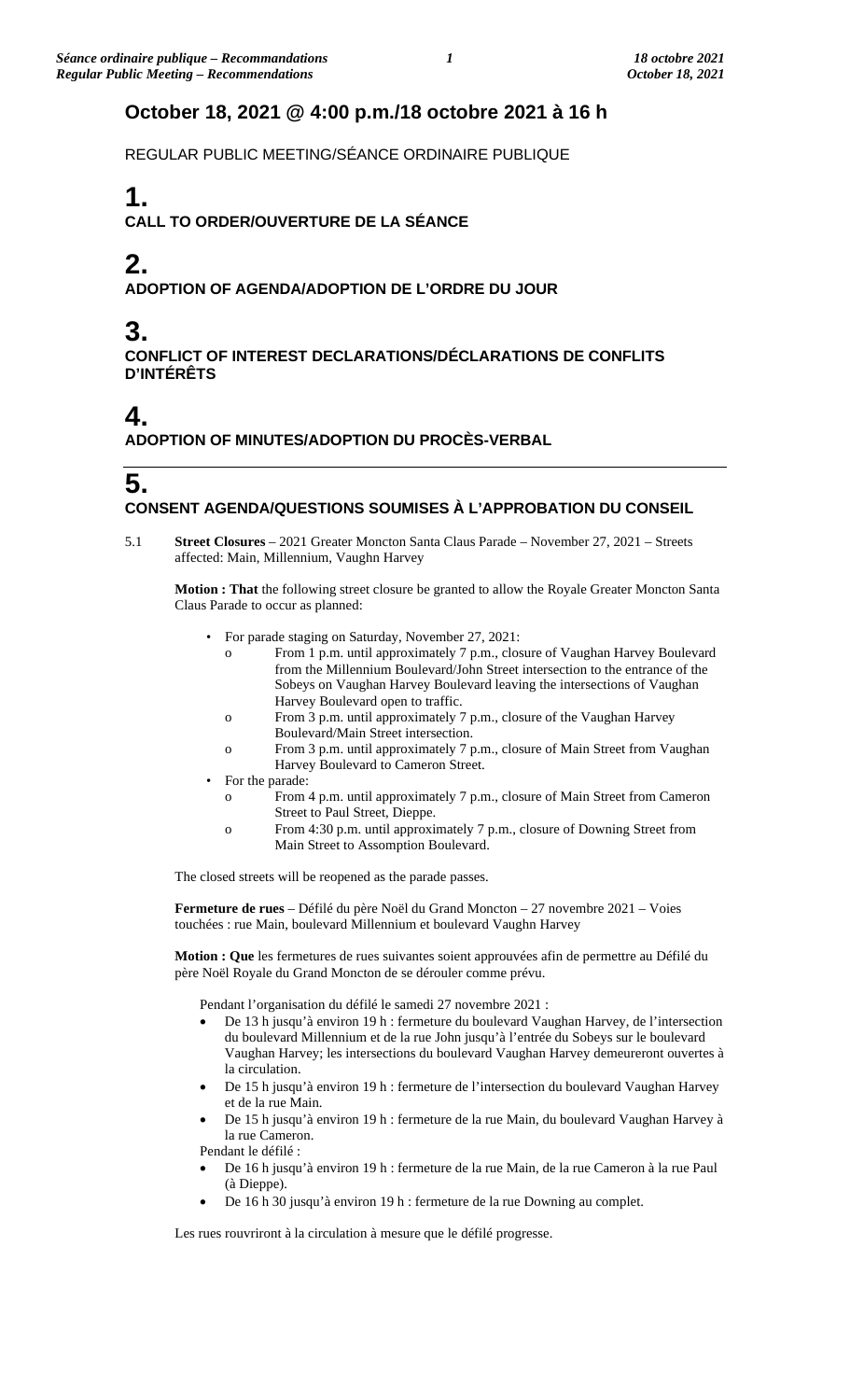## **6.**

### **PUBLIC AND ADMINISTRATION PRESENTATIONS/EXPOSÉS DU PUBLIC ET DE L'ADMINISTRATION**

## **6.1 PUBLIC PRESENTATIONS/EXPOSÉS DU PUBLIC**

5 minutes

6.1.1 **Presentation** – Concerns Regarding Policing and Justice in Moncton – Hafsah Mohammad

**Présentation** – Préoccupations relatives au maintien de l'ordre et à l'administration de la justice à Moncton – Hafsah Mohammad

6.1.2 **Presentation** – Monctonians' Health (in This Climate Emergency) and the Role of Vision Lands Forest/Wetlands – Debbie Baxter

**Présentation** – La santé de la population de Moncton (dans le contexte de l'urgence climatique) et le rôle de la forêt et des terres humides de Vision Lands – Debbie Baxter

6.1.3 **Recognition** – Dialogue NB Award – Vincent Merola

**Distinction** – Prix Dialogue du Lieutenant-Gouverneur – Vincent Merola

### **Other Presentation/Autres présentations**

2 minutes

#### **6.2 ADMINISTRATION PRESENTATIONS/EXPOSÉS DE L'ADMINISTRATION** 15 minutes

6.2.1 **Update** – **RCMP** – Codiac RCMP Acting Officer in Charge Ron DeSilva

**Mise à jour** – **GRC** – Ron DeSilva, agent responsable du détachement de Codiac par intérim

6.2.2 **Moncton Alerts** – Conrad Landry, Fire Chief

**Alertes Moncton** – Conrad Landry, chef des pompiers

# **7.**

### **PLANNING MATTERS/QUESTIONS D'URBANISME**

7.1 **Introduction and Setting Public Hearing** – Fees and Charges By-law Annual Amendment (A-1318.5) – Community Planning Act

**Motion : That** Council:

- 1. Give first reading of proposed By-law #A-1318.5 Amending the Fees and Charges Bylaw;
- 2. Refer proposed By-law #A-1318.5 Amending the Fees and Charges By-law to the
- Planning Advisory Committee for its written views; and 3. Set a Public Hearing date for proposed By-law # A-1318.5.

**Présentation au Conseil et date de l'audience publique** – Modifications annuelles à l'Arrêté sur les droits et redevances (A-1318.5) – *Loi sur l'urbanisme*

**Motion : Que** le Conseil municipal de Moncton :

- 1. Procède à la première lecture de la modification à l'Arrêté sur les droits et redevances A-1318.5;
- 2. Renvoie l'Arrêté sur les droits et redevances A-1318.5 au Comité consultatif d'urbanisme afin d'obtenir par écrit ses avis.
- 3. Fixe une date pour l'audience publique de l'Arrêté sur les droits et redevances A-1318.5.

#### 7.2 **Rezoning** – 34 St. George Street

**Motion: That** Moncton City Council proceed with the Zoning By-law amendment being By-law Z-220.7 and:

- 1. That Council give 1st reading to Zoning By-law amendment By-law Z-220.7;
- 2. That a public hearing be set for November 15, 2021; and
- 3. That By-law Z-220.7 be referred to the Planning Advisory Committee for its written views; and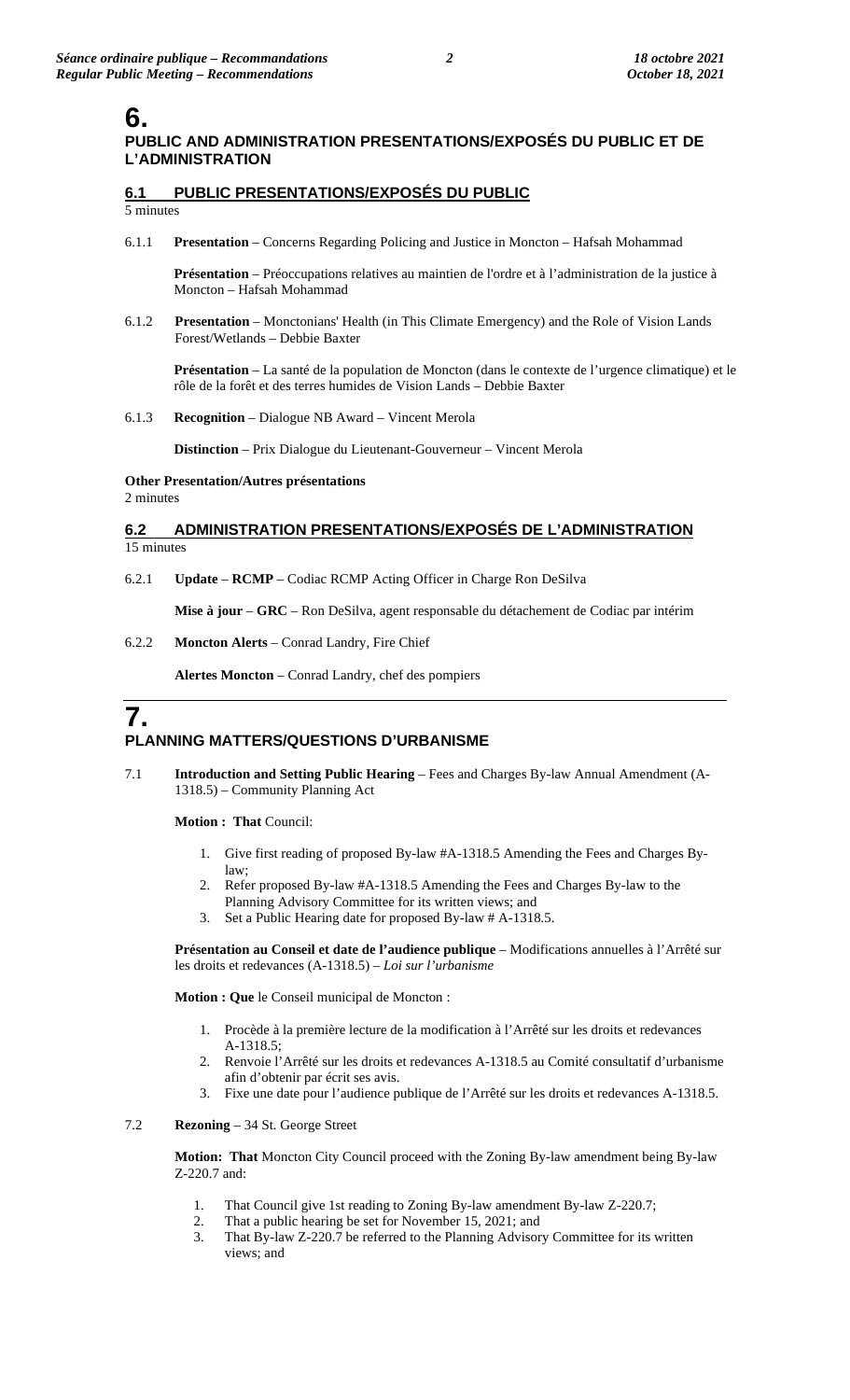The rezoning, if approved, should be subject to a resolution with conditions including but not limited to:

- 1. That the properties (PID 00679175 & 00679183) be consolidated prior to the issuance of a Building and Development permit;
- 2. That despite section 117 of Zoning By-law Z-220 the span between one façade jog is permitted to be increased to 15 metres;
- 3. That all uses of land pursuant to this agreement shall conform with the provisions of the City of Moncton Zoning By-law, as amended from time to time, except as otherwise provided herein;
- 4. That nothing contained herein shall prohibit or in any way limit the Developer's right to apply for a variance pursuant to the provisions of the Community Planning Act; and,
- 5. The development shall be carried out in substantial conformance with the plans and drawings submitted as Schedule B;

**Demande de rezonage** – 34, rue St. George

**Motion : Que** le Conseil municipal de Moncton aille de l'avant avec le processus de modification de l'Arrêté de zonage, soit l'Arrêté Z-220.7 et :

- 4. Que le Conseil municipal procède à la première lecture de la modification de l'Arrêté de zonage Z-220.7;
- 5. Que la date de l'audience publique soit fixée au 15 novembre 2021;
- 6. Que l'Arrêté Z-220.7 soit renvoyé au Comité consultatif d'urbanisme afin d'obtenir par écrit ses avis.

Le rezonage, s'il est approuvé, doit faire l'objet d'une entente conditionnelle sur le zonage, qui comprend, entre autres, les conditions suivantes :

- 1. Que les propriétés soient regroupées avant de délivrer le permis de construction et d'aménagement.
- 2. Que malgré l'article 117 de l'Arrêté de zonage Z 220, la largeur d'une section de façade autorisée soit portée à 15 mètres.
- 3. Que tous les aménagements conformes à cette convention respectent les dispositions de l'Arrêté de zonage de la Ville de Moncton dans sa version modifiée périodiquement, sauf selon les modalités prévues dans la présente.
- 4. Que nulle disposition reproduite dans la présente n'interdise ou ne limite, d'une manière ou d'une autre, le droit du promoteur de demander une dérogation conformément aux dispositions de la *Loi sur l'urbanisme.*
- 5. Que les travaux d'aménagement se déroulent en respectant essentiellement les plans et les dessins reproduits dans l'annexe B.

#### 7.3 **Housekeeping amendment** to Zoning By-Law – Microbreweries

**Motion: That** That Moncton City Council proceed with the rezoning amendment being By-Law Z.220.17 and:

- 1) That Council give First Reading to the Zoning By-Law Amendment Z.220.17;
- 2) That a public hearing be set for November 15, 2021; and
- 3) That By-Law Z.220.17 be referred to the Planning Advisory Committee for its written views.

#### **Modifications d'ordre administratif** – Arrêté de zonage – Microbrasseries

**Motion : Que** le Conseil municipal de Moncton aille de l'avant avec le processus de modification de l'Arrêté de zonage, soit l'Arrêté Z-220.17 et :

- 1. Que le Conseil municipal procède à la première lecture de la modification de l'Arrêté de zonage Z-220.17;
- 2. Que la date de l'audience publique soit fixée au 15 novembre 2021;
- 3. Que l'Arrêté Z-220.17 soit renvoyé au Comité consultatif d'urbanisme afin d'obtenir par écrit ses avis.

#### 7.4 **Introduction** – 227 Dominion – Rezoning from R2U to MU

**Motion: That** Moncton City Council proceed with the rezoning amendment being By-Law Z.220.12 and:

- 1) That Council give First Reading to the Zoning By-Law Amendment Z.220.12;
- 2) That a public hearing be set for November 15, 2021;
- 3) That By-Law Z.220.12 be referred to the Planning Advisory Committee for its written views; and

The rezoning, if approved, should be subject to conditions including but not limited to:

- 1) That prior to the construction of the addition, the properties bearing PIDs 70645601 and 00719377 shall be amalgamated;
- 2) That notwithstanding section 63(1) of the Zoning By-Law, no fence or hedge is required in the landscaped buffer;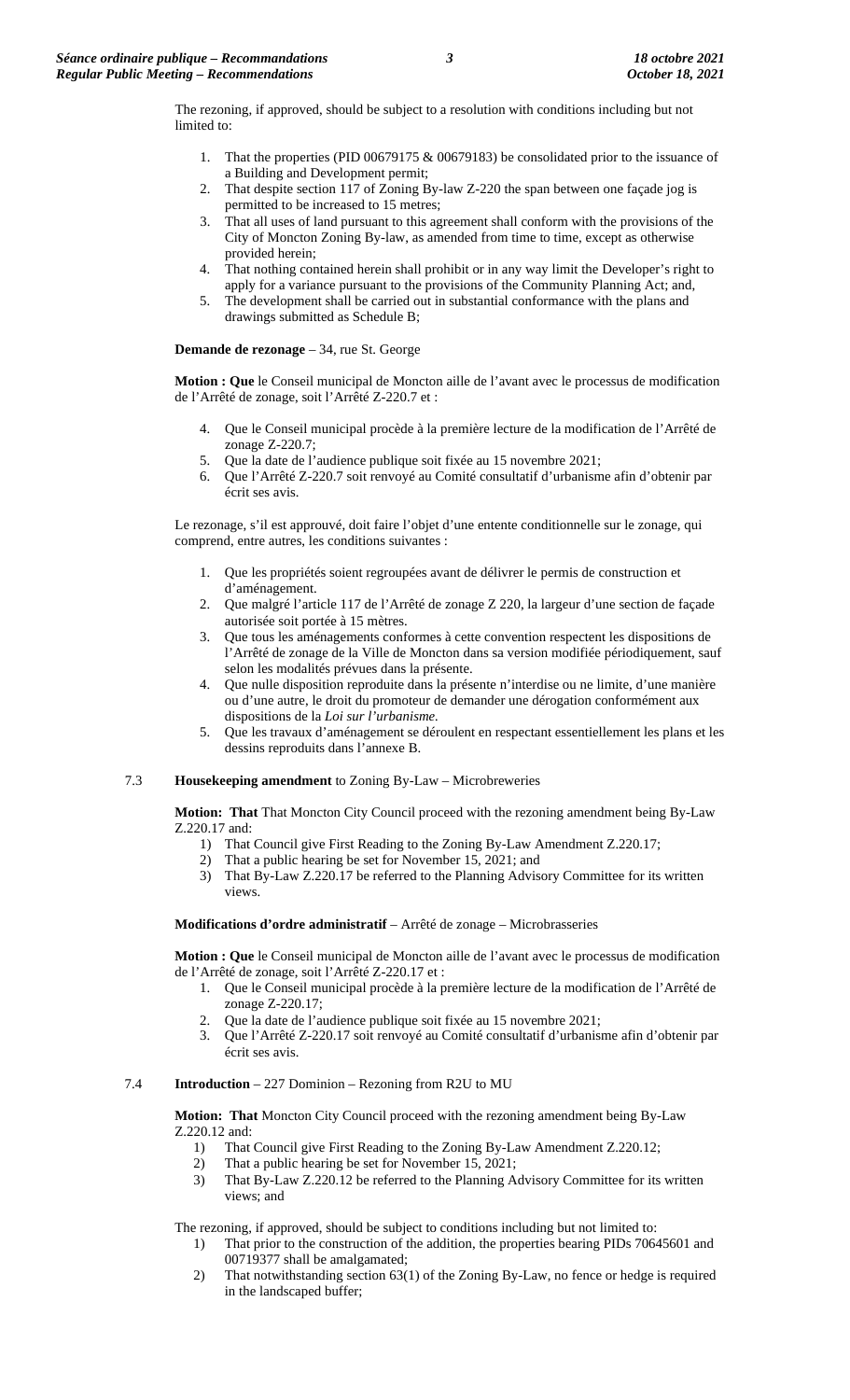- 3) That notwithstanding section 123(1) of the Zoning By-Law, the addition is allowed to be less than two full stories in height;
- 4) That notwithstanding the rear yard setback in Table 13.3 of the Zoning By-Law, the rear yard be reduced to three meters;
- 5) That trees be planted as per the site plan as soon as possible, weather permitting, but no later than six months after the completion of the building construction;
- 6) That nothing contained herein shall prohibit or in any way limit the Developer's right to apply for a variance pursuant to the provisions of the Community Planning Act; and
- 7) The development shall be carried out in substantial conformance with the plans and drawings submitted as Schedule B.

**Introduction** – 227, Dominion – Rezonage de R2U (habitations urbaines) à MU (usages mixtes)

**Motion : Que** le Conseil municipal de Moncton aille de l'avant avec le processus de modification de l'Arrêté de zonage, soit l'Arrêté Z-220.12 et :

- 1. Que le Conseil municipal procède à la première lecture de la modification de l'Arrêté de zonage Z-220.12;
- 2. Que la date de l'audience publique soit fixée au 15 novembre 2021;
- 3. Que l'Arrêté Z-220.12 soit renvoyé au Comité consultatif d'urbanisme afin d'obtenir par écrit ses avis

Le rezonage, s'il est approuvé, doit faire l'objet d'une entente conditionnelle sur le zonage, qui comprend, entre autres, les conditions suivantes :

- 1) Avant la construction de l'annexe, les propriétés portant les NID 70645601 et 00719377 doivent être regroupées;
- 2) Sans égard à l'article 63(1) de l'Arrêté de zonage, il n'est pas nécessaire de prévoir de clôture ni de haie dans la zone tampon paysagée;
- 3) Sans égard à l'article 123(1) de l'Arrêté de zonage, l'annexe peut faire moins de deux étages de hauteur;
- 4) Sans égard à la marge de retrait de la cour arrière dans le Tableau 13.3 de l'Arrêté de zonage, la cour arrière peut être réduite à trois mètres;
- 5) Les arbres doivent être plantés conformément au plan d'implantation le plus tôt possible, si la météo le permet, mais au plus tard six mois après la fin des travaux de construction du bâtiment;
- 6) Nulle disposition de la présente ne doit interdire ou limiter, d'une manière ou d'une autre, le droit du promoteur de demander une dérogation conformément aux dispositions de la *Loi sur l'urbanisme*;
- 7) Les travaux d'aménagement doivent être réalisés en respectant essentiellement les plans et les dessins déposés dans l'annexe B.

## **8.**

### **STATEMENTS BY MEMBERS OF COUNCIL/EXPOSÉS DES MEMBRES DU CONSEIL**

## **9.**

### **REPORTS AND RECOMMENDATIONS FROM COMMITTEES AND PRIVATE MEETINGS/RAPPORTS ET RECOMMANDATIONS DES COMITÉS ET RÉUNIONS À HUIS CLOS**

- 9.1 **Recommendation(s)** Private Session October 12, 2021
	- That Moncton City Council authorize the City of Moncton to enter into an Agreement of Purchase and Sale with Joseph Mathias Plourde and Michel Plourde to acquire a portion of PID 782169 in exchange for a portion of City-owned land bearing PID 782177 without any further consideration and that the Mayor and City Clerk be authorized to sign and affix the corporate seal of the City of Moncton to any documentation necessary to complete the transaction.
	- 2. That Moncton City Council directs administration to dispense with the requirements of obtaining an appraisal, completing a neighborhood canvass and publicly advertising the potential disposition of City-owned land of the Acquisition/Disposition of City-Owned Land Policy for the purpose of this land acquisition and disposition.

**Recommandation(s)** – Séance à huis clos – 12 octobre 2021

1. Motion : Que le Conseil municipal de Moncton autorise la Ville à conclure, avec Joseph Mathias Plourde and Michel Plourde, une convention d'achat-vente pour acheter la propriété portant le NID 782169 en échange d'une portion de terrain appartenant à la Ville et portant le NID 782177, sans autre contrepartie, et que la mairesse et la greffière municipale soient autorisées à signer tous les documents nécessaires pour conclure cette transaction d'achat et à y apposer le sceau de la Ville de Moncton.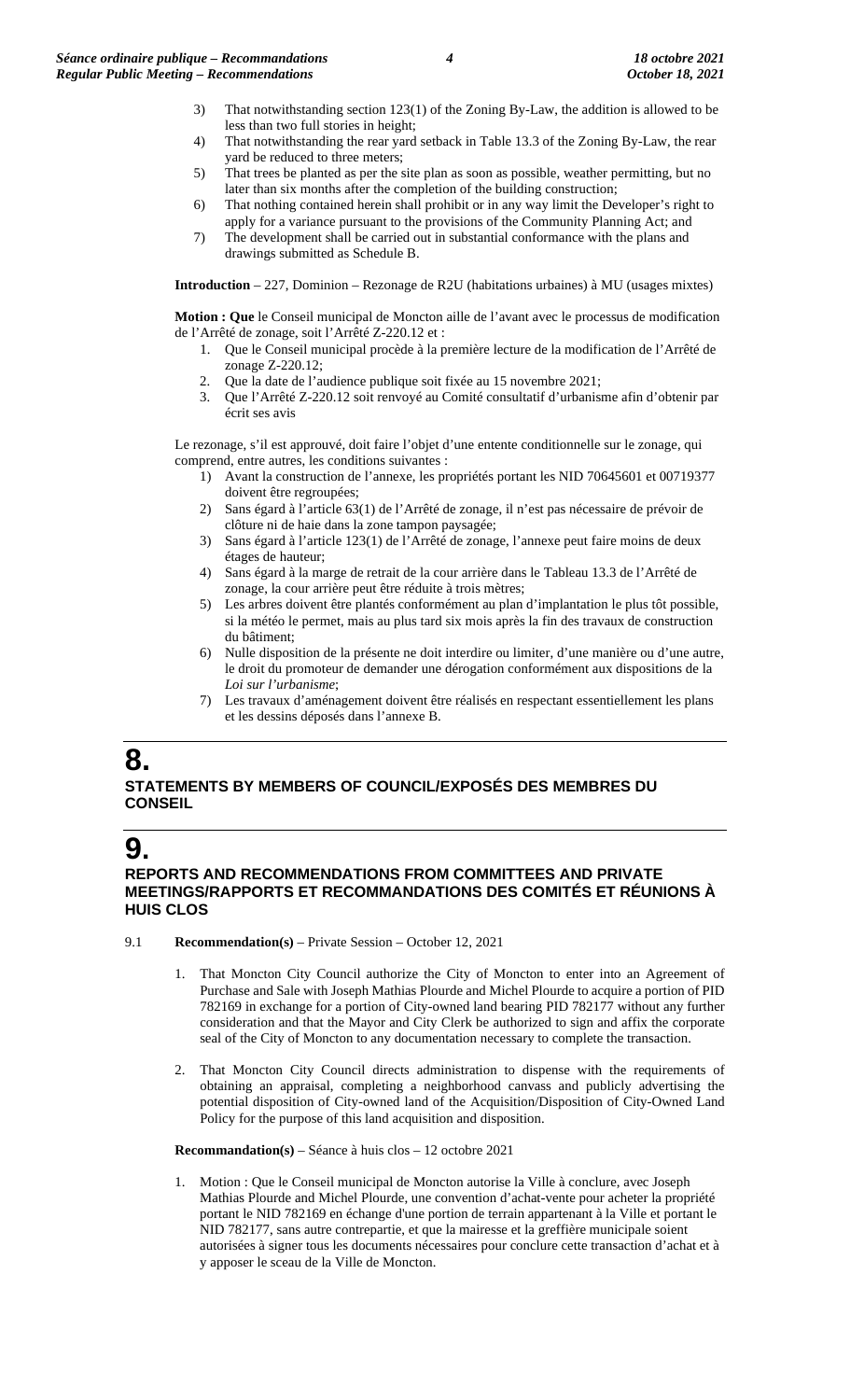2. Que le conseil municipal de Moncton autorise l'Administration à se dispenser des exigences relatives à l'obtention d'une évaluation, à la réalisation d'une étude de quartier et à l'annonce publique de l'aliénation potentielle d'un terrain appartenant à la Ville, conformément à la Politique d'acquisition et de disposition des terrains dont la Ville est propriétaire, aux fins de l'acquisition et de l'aliénation de ce terrain.

### **10. REPORTS FROM ADMINISTRATION/ RAPPORTS DE L'ADMINISTRATION**

10.1 **Revision** – NB Official Languages Act – Postponed from October 4, 2021

**Motion : That** Moncton City Council approve the City of Moncton's submission to the Commissioners as part of the New Brunswick Official Languages Act revision process.

**Révision** de la Loi sur les langues officielles du N.-B. – Point reporté lors de la séance du 4 octobre 2021

**Motion : Que** le Conseil municipal approuve la soumission de la Ville de Moncton afin qu'elle soit acheminée aux commissaires dans le cadre de la révision de la Loi sur les langues officielles du Nouveau-Brunswick.

10.2 **New Codiac Regional Policing Facility** – Elaine Aucoin, Project Manager, New Codiac Regional Policing Facility, Gregg Houser, Deputy Treasurer, John Pepper, RPL Architects, Rodney Robinson, Colliers, Sherry Trenholm, Director Municipal Facilities

**Motion:**

- 1. That Moncton City Council approve the Offer to Lease Agreement between the City of the Moncton and the Codiac Regional Policing Authority for occupation of the new proposed Codiac Regional Policing Facility, and that the Mayor and City Clerk be authorized to execute all necessary documents and to affix the corporate seal thereto, and that upon completion of the facility, that the Mayor and City Clerk be authorized to execute the Lease Agreement provided it is still substantially in the same form and substance as attached in the Offer to Lease Agreement, and to affix the corporate seal thereto;
- 2. That Moncton City Council authorize an application to the Municipal Capital Borrowing Board for an additional amount of \$8.3M whereby the total amount to be borrowed for the new facility will total \$54.3M; and
- 3. That Moncton City Council direct administration to issue to tender for the construction of the new Codiac Regional Policing Facility.

**Nouveau Poste du Service régional de la GRC –** Elaine Aucoin, gestionnaire du projet, Gregg Houser, trésorier adjoint, John Pepper, RPL Architects, Rodney Robinson, Colliers, Sherry Trenholm, Directrice Installations

#### **Motion :**

- 1. Que le conseil municipal de Moncton approuve l'offre de bail entre la Ville de Moncton et l'Autorité policière régionale de Codiac pour l'occupation du nouvel édifice du Service régional de Codiac de la GRC proposé, et que la mairesse et la greffière municipale soient autorisées à signer tous les documents nécessaires et à y apposer le sceau de la Ville de Moncton. Et qu'une fois l'édifice achevé, la mairesse et la greffière municipale soient autorisées à signer le bail, à condition qu'il conserve essentiellement la même forme et le même contenu que celui annexé à l'offre de bail, et à y apposer le sceau de la Ville de Moncton.
- 2. Que le conseil municipal de Moncton autorise la demande à la Commission des emprunts de capitaux par les municipalités pour un montant supplémentaire de 8,3 M\$, de sorte que le montant total à emprunter pour le nouvel édifice s'élève à 54,3 M\$.
- 3. Que le conseil municipal de Moncton demande à l'Administration de lancer un appel d'offres pour la construction du nouvel édifice du Service régional de Codiac de la GRC.

## **11. READING OF BY-LAWS/ LECTURE D'ARRÊTÉS MUNICIPAUX**

11.1 **By-Law** Respecting Fees, Rates and Charges for Services Provided by the City of Moncton, being By-Law A-1318.4 – *First Reading*

**Arrêté** concernant les droits, tarifs et redevances pour les services fournis par la Ville de Moncton, soit l'Arrêté A-1318.4 – *Première lecture*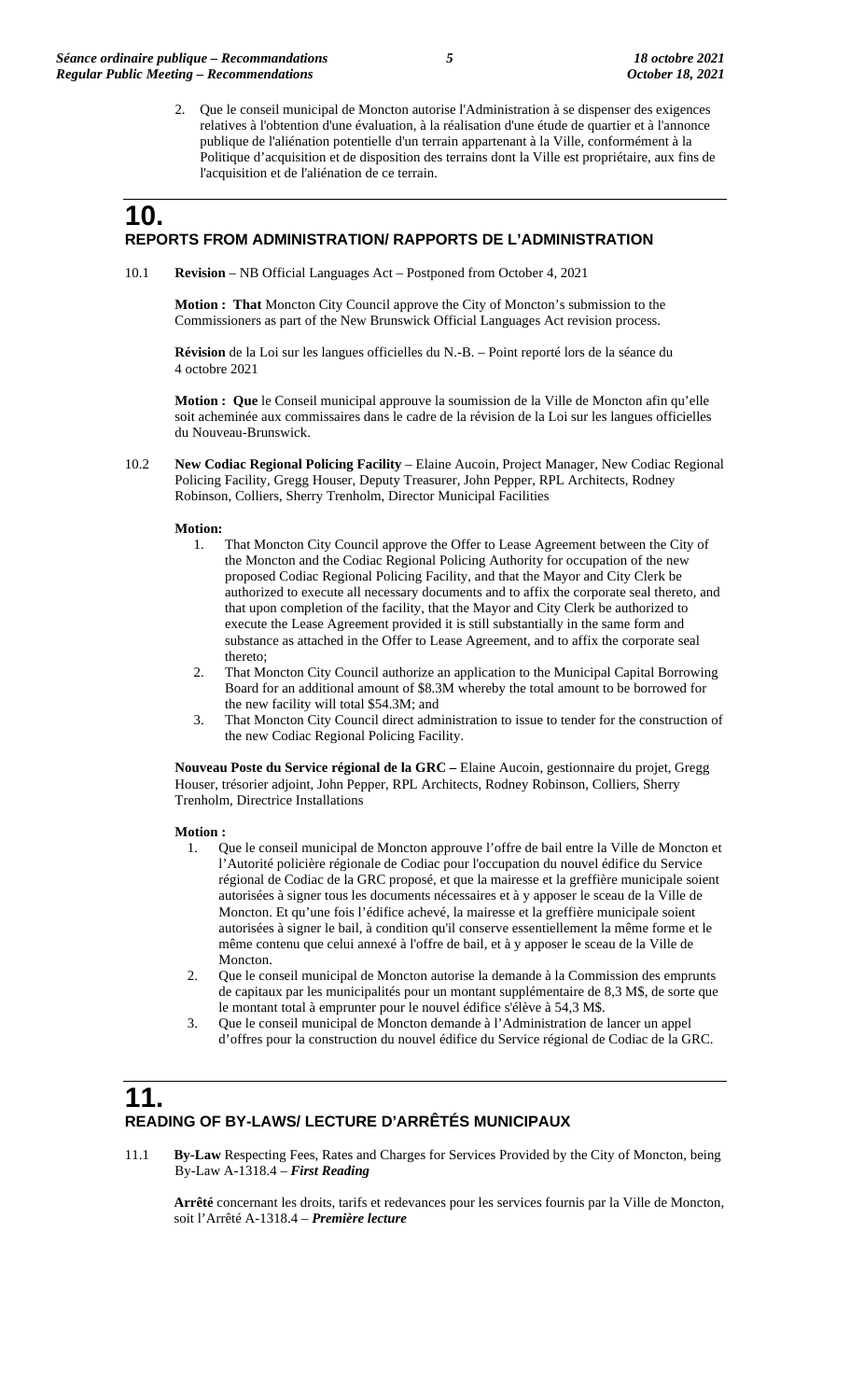11.2 **By-Law** Respecting Fees, Rates and Charges for Services Provided by the City of Moncton, being By-Law A-1318.5 (Community Planning Act) – *First Reading – pending approval 7.1*

**Arrêté** concernant les droits, tarifs et Redevances pour les services fournis par la Ville de Moncton, soit l'Arrêté A-1318.5 (*Loi sur l'urbanisme*) – *Première lecture* – *sous réserve de l'approbation du point 7.1*

11.3 **A By-Law** in Amendment of the City of Moncton Zoning, being By-Law Z-220.7 – 34 St. George Street – *First Reading – pending approval 7.2*

**Arrêté** portant modification de l'Arrêté de zonage de la Ville de Moncton, soit l'Arrêté Z-220.7 – 34, rue St. George – *Première lecture* – *sous réserve de l'approbation du point 7.2*

11.4 **A By-Law** in Amendment of the City of Moncton Zoning, being By-Law Z-220.17 (Text Amendment – Microbreweries – *First Reading – pending approval 7.3*

**Arrêté** portant modification de l'Arrêté de zonage de la Ville de Moncton, soit l'Arrêté Z-220.17 (Modification de définition– Microbrasserie) – *Première lecture – sous réserve de l'approbation du point 7.3*

11.5 **A By-Law** in Amendment of the City of Moncton Zoning, being By-Law Z-220.12 – Tire Shack – *First Reading – pending approval 7.4*

**Arrêté** portant modification de l'Arrêté de zonage de la Ville de Moncton, soit l'Arrêté Z-220.12 – Tire Shack – *Première lecture – sous réserve de l'approbation du point 7.4*

## **12. NOTICES MOTIONS AND RESOLUTIONS/ AVIS DE MOTIONS ET RÉSOLUTIONS**

12.1 **Notice of Motion** – Motion To Review Policing Services – Councillor Daniel Bourgeois

Whereas policing is the only service the City of Moncton is legally obligated to provide;

Whereas policing services represent a significant portion of the City's annual operating budget, and will represent a significant portion of the City's capital budget if a new police station is constructed;

Whereas the recent collective bargaining exercise between the provider of policing services in the City of Moncton, namely the members of the Royal Canadian Mounted Police, and their employer, the Government of Canada, resulted in a significant increase to salaries and benefits awarded to RCMP members retroactive to 2016, as well as a significant increase for the foreseeable future;

Whereas salaries and benefits represent the majority of the City's investments in policing services;

Whereas the City of Moncton has no control over RCMP members' compensation package and does not participate in the RCMP's collective bargaining process, yet must respect the results;

Whereas the Parliament of Canada's Standing Committee on Public Safety and National Security recently recommended that the RCMP cease to provide its policing services to municipalities and that the Government of Canada work with Provinces and municipalities that presently receive their policing services from the RCMP establish their own police forces in the future;

Whereas the Union of New Brunswick Municipalities recently adopted a resolution calling for a review of policing services provided in the Province of New Brunswick, including in Moncton;

Whereas City Council has struggled since 2019 to improve policing services in the City, notably its downtown, by failing to convince the Codiac Regional Policing Authority to reduce the property crime wave in the City and by hiring Community Officers that have limited enforcement authority;

And whereas the proposed police station is to be constructed according to national RCMP standards that will be irrelevant if the RCMP no longer provides policing services in the future, and its size and costs are driven mostly by the number of Staff working within the building, which makes its size and costs impossible to predict until the fate of policing services is determined more definitively;

It is resolved that the City of Moncton pause the construction of the police station until the fate of the RCMP as a municipal policing services provider is determined more definitively.

It is further resolved that the City of Moncton hire an impartial expert on policing services in 2022 to update the 2010 policing services study in light of the aforementioned increases to RCMP salaries and benefits and the possibility the RCMP will no longer provide policing services to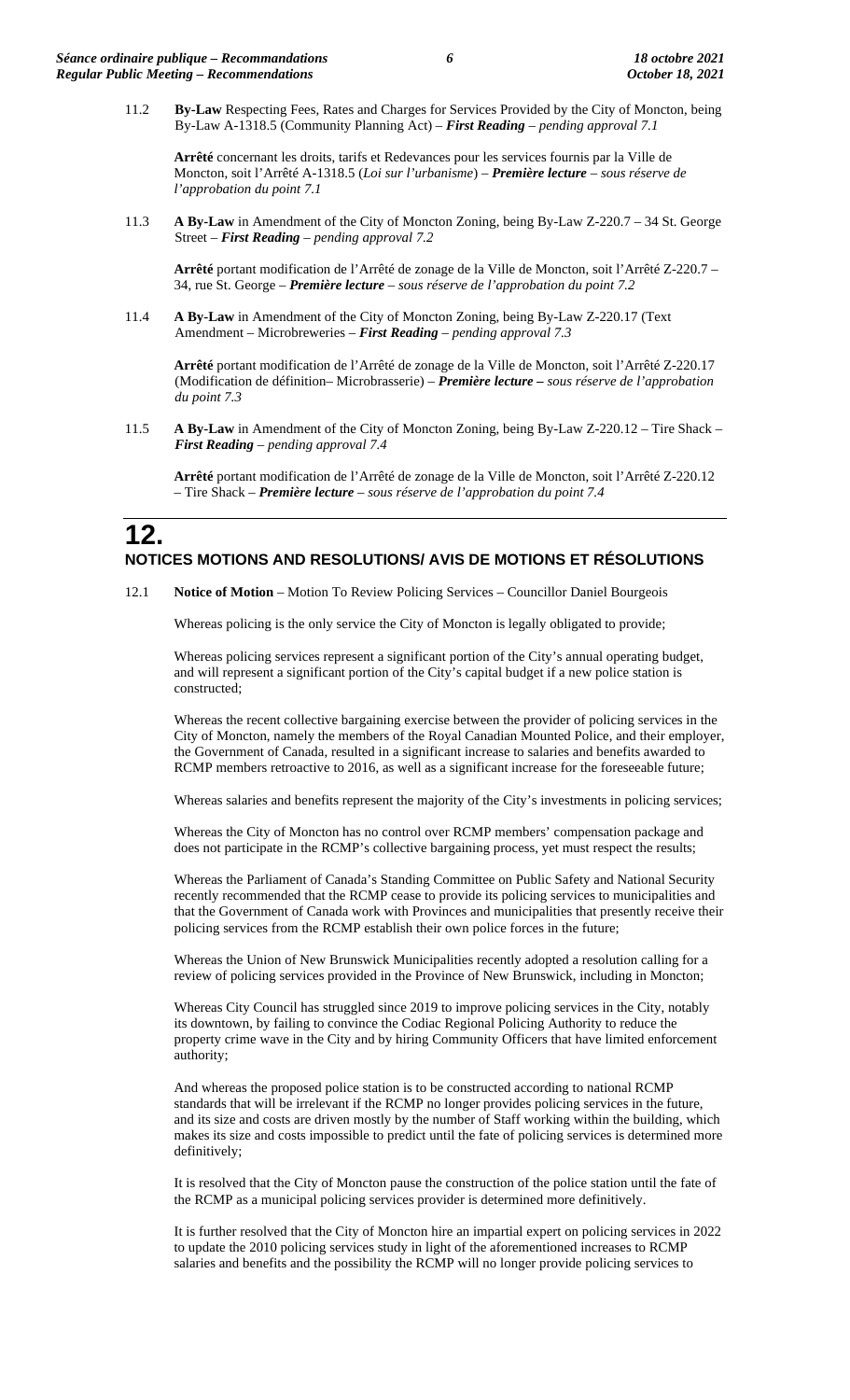municipalities, as well as recent research on 'right-sizing' police forces and alternative public safety measures.

Moved by: Councillor Bourgeois Seconded by: Councillor Richard

**Avis de motion** – Révision des services de police – Daniel Bourgeois, conseiller municipal

Attendu que les services de police sont les seuls services que la Ville de Moncton est obligée d'assurer en vertu de la loi;

Attendu que les services de police représentent une part importante du budget annuel d'exploitation de la Ville et, si on construit un nouveau poste de police, une part importante de son budget d'immobilisations;

Attendu que la récente convention collective conclue entre l'organisme qui assure les services de police à Moncton, soit la Gendarmerie royale du Canada et son employeur, le gouvernement du Canada, a donné lieu à une hausse considérable des salaires et des avantages sociaux attribuée aux membres de la GRC avec effet rétroactif en 2016, ainsi qu'à une augmentation substantielle des salaires et des avantages sociaux dans l'avenir prévisible;

Attendu que les salaires et les avantages sociaux représentent la majorité des investissements de la Ville dans les services de police;

Attendu que la Ville de Moncton n'exerce aucun contrôle sur le programme de rémunération des membres de la GRC et qu'elle ne participe pas à la négociation de la convention collective de la GRC, alors qu'elle doit en respecter les résultats;

Attendu que le Comité permanent de la sécurité publique et nationale de la Chambre des communes a récemment recommandé que la GRC cesse d'assurer les services de police destinés aux municipalités et que le gouvernement du Canada travaille en collaboration avec les gouvernements provinciaux et les municipalités qui ont actuellement droit aux services de police de la GRC afin de constituer leurs propres effectifs policiers;

Attendu que l'Union des municipalités du Nouveau-Brunswick a récemment adopté une résolution appelant à réviser les services de police assurés au Nouveau-Brunswick, notamment à Moncton;

Attendu que le Conseil municipal met tout en œuvre, depuis 2019, pour améliorer les services de police à Moncton, notamment dans le centre-ville, sans réussir à convaincre l'Autorité policière régionale de Codiac de réduire la vague de criminalité contre les biens dans la Ville et en embauchant des agents communautaires qui ont des pouvoirs limités dans l'application des lois;

Et attendu que le poste de police proposé doit être construit conformément aux normes nationales de la GRC, qui ne sont pas pertinentes si la GRC n'assure plus les services de police dans l'avenir, et que la taille et les coûts de ce poste de police sont essentiellement déterminés par le nombre d'employés en poste dans l'immeuble, de sorte qu'il est impossible de prévoir le nombre d'employés et les frais de personnel tant qu'on n'aura pas déterminé plus définitivement le sort des services de police;

Il est résolu que la Ville de Moncton mette en pause la construction du poste de police jusqu'à ce que le sort de la GRC comme fournisseur de services de police municipaux soit déterminé plus définitivement.

Il est en outre résolu que la Ville de Moncton fasse appel à un expert impartial pour les services de police en 2022 afin de mettre à jour l'étude des services de police de 2010 à la lumière des hausses mentionnées ci-dessus pour les salaires et les avantages sociaux des membres de la GRC et de la possibilité que la GRC n'assure plus les services de police destinés aux municipalités, ainsi qu'à la lumière des récents travaux de recherche sur l'« adéquation des effectifs » de la police et des différentes mesures de sécurité du public.

12.2 **Resolution** – Additional Funding – Municipal Capital Borrowing Board – RCMP Facility Project

- **WHEREAS** the City Council of the City of Moncton has adopted a Capital Budget for the Codiac RCMP Police Project with a current estimated cost of \$54.3M.
- **WHEREAS** the New Brunswick Municipal Capital Borrowing Board has previously provided conditional borrowing approval for \$46M on October 13, 2020

**BE IT RESOLVED** that the Municipality of Moncton submit to the Municipal Capital Borrowing Board, an application for authorization to borrow for an additional capital expense for the following term and amount:

#### **PURPOSE AMOUNT TERM**